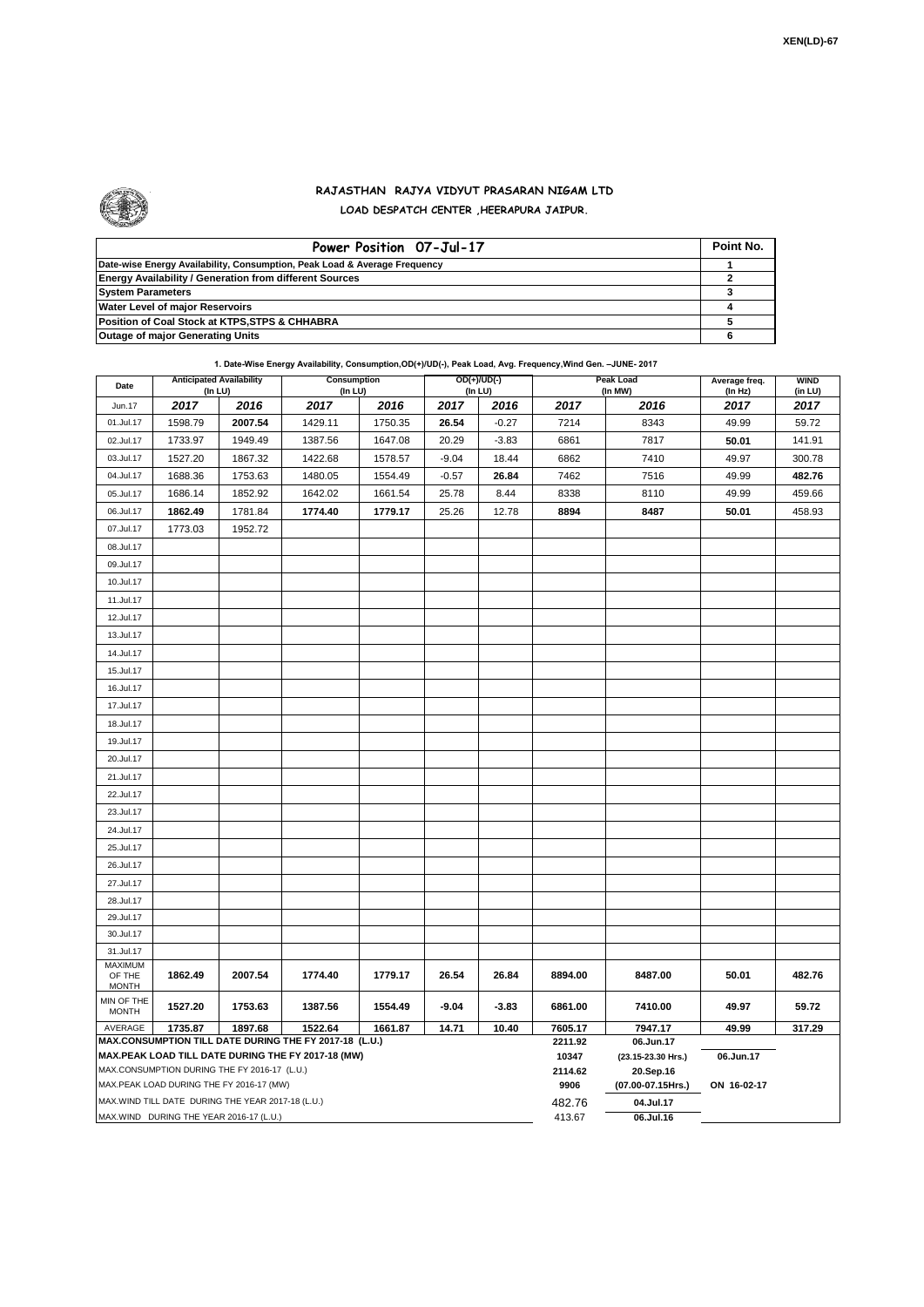| 2. Anticipated Availability/Generation From Different Sources |  |  |  |
|---------------------------------------------------------------|--|--|--|
|                                                               |  |  |  |

| S.No.        | Sources Available to Rajasthan / Installed<br>Capacity as on 30.09.2016<br>(In MW)                     | Prior<br>assessment of I<br>Avail. For next<br>Day | Prior<br>assessment of<br>Avail. | Actual<br>Energy<br><b>Received</b> |
|--------------|--------------------------------------------------------------------------------------------------------|----------------------------------------------------|----------------------------------|-------------------------------------|
|              |                                                                                                        |                                                    | 6-Jul-17                         |                                     |
| 1            | KTPS (1240/1240)                                                                                       | 42.00                                              | 42.00                            | 37.33                               |
| $\mathbf{2}$ | STPS (1500/1500)                                                                                       | 55.00                                              | 55.00                            | 44.03                               |
| 3            | DHOLPUR GAS CCPP (330/330)                                                                             | 0.00                                               | 0.00                             | 0.00                                |
| 4            | RAMGARH (273.5/273.5)                                                                                  | 45.00                                              | 45.00                            | 37.12                               |
| 5            | RAPP-A(200/200)                                                                                        | 38.00                                              | 38.00                            | 39.89                               |
| 6            | MAHI (140/140)                                                                                         | 0.00                                               | 0.00                             | 0.00                                |
| 7            | CHAMBAL (RPS+JS) (135.5/271)                                                                           | 0.00                                               | 0.00                             | 0.00                                |
| 8            | <b>GIRAL LIGNITE (250/250)</b><br>CHHABRA TPS 1000/1000)                                               | 0.00                                               | 0.00                             | 0.00                                |
| 9<br>10      | ADANI (TPS) + KALISINDH (TPS)                                                                          | 54.00<br>288.00                                    | 54.00<br>288.00                  | 133.10<br>195.16                    |
|              | (1200+1200/1320+1200)                                                                                  |                                                    |                                  |                                     |
| 11           | WIND FARM (3980.40/4119.15)                                                                            | 300.00                                             | 400.00                           | 458.93                              |
| 12           | SOLAR POWER(737.70/1295.70)                                                                            | 0.00                                               | 0.00                             | 0.00                                |
| 13           | CAPTIVE POWER PLANTS                                                                                   | 0.00                                               | 0.00                             | 0.00                                |
| 14           | REGIONAL (INTRA STATE) O.A. (VLTPS)                                                                    | 0.00                                               | 0.00                             | 0.00                                |
| 15           | OPEN ACCESS                                                                                            | $-78.92$                                           | $-78.26$                         | $-78.29$                            |
| 16           | BIOMASS - (101.95/119.25)                                                                              | 4.00                                               | 4.00                             | 3.86                                |
| 17           | BARSINGHSAR LTPS(250/250)                                                                              | 25.00                                              | 25.00                            | 23.65                               |
| 18           | RAJWEST (1080/1080)<br><b>TOTAL (A): 1-18</b>                                                          | 201.00<br>973.08                                   | 201.00<br>1073.74                | 116.98<br>1011.76                   |
| 19           | <b>BBMB COMPLEX</b>                                                                                    |                                                    |                                  |                                     |
|              | a) BHAKRA(230.79/1516.3)                                                                               | 34.95                                              | 34.78                            | 35.10                               |
|              | b) DEHAR (198/990)                                                                                     | 28.91                                              | 29.06                            | 28.82                               |
|              | c) PONG (231.66/396)                                                                                   | 11.76                                              | 10.54                            | 10.54                               |
|              | TOTAL: a TO c                                                                                          | 75.62                                              | 74.38                            | 74.46                               |
| 20           | <b>CENTRAL STATIONS</b>                                                                                |                                                    |                                  |                                     |
|              | d) SINGRAULI<br>(300/2000)                                                                             | 82.74                                              | 75.50                            | 59.27                               |
|              | e) RIHAND<br>(310.24/3000)                                                                             | 85.64                                              | 77.71                            | 70.32                               |
|              | f) UNCHAHAR-I(20/420)                                                                                  | 3.52                                               | 3.15                             | 2.97                                |
|              | q) UNCHAHAR-II& III(61/630)<br>h) INDIRA GANDHI STPS(JHAJHAR) 0.00/1500)                               | 12.28                                              | 10.47                            | 10.07                               |
|              | i) NCTPS DADRI St-II (43.22/980) + DADRI-TH                                                            | 0.00<br>5.81                                       | 0.00<br>4.05                     | 0.00<br>4.92                        |
|              | j) DADRI GAS (77/830)                                                                                  | 5.51                                               | 4.69                             | 4.71                                |
|              | k) ANTA<br>(83.07/419)                                                                                 | 0.00                                               | 0.00                             | 0.00                                |
|              | I) AURAIYA<br>(61.03/663)                                                                              | 0.00                                               | 0.00                             | 0.00                                |
|              | m) NAPP<br>(44/440)                                                                                    | 9.14                                               | 9.19                             | 9.19                                |
|              | $n)$ RAPP-B<br>(125/440)                                                                               | 31.69                                              | 31.69                            | 31.69                               |
|              | o) RAPP-C<br>(88/440)                                                                                  | 20.58                                              | 20.58                            | 20.58                               |
|              | p) SALAL<br>(20.36/690)                                                                                | 4.79                                               | 4.79                             | 4.79                                |
|              | $q)$ URI<br>(70.37/720)<br>r) TANAKPUR                                                                 | 16.74<br>2.04                                      | 15.71                            | 15.64<br>1.71                       |
|              | (10.86/94)<br>s) CHAMERA - (105.84/540)                                                                | 25.15                                              | 2.39<br>25.15                    | 24.99                               |
|              | t) CHAMERA-II (29.01/300)                                                                              | 6.98                                               | 6.98                             | 6.98                                |
|              | u) CHAMERA-III (25.21/231)                                                                             | 6.02                                               | 6.00                             | 6.00                                |
|              | v) DHAULIGANGA (27/280)                                                                                | 3.78                                               | 6.42                             | 5.34                                |
|              | w) DULHASTI (42.42/390)                                                                                | 10.09                                              | 10.09                            | 10.09                               |
|              | x) SEWA (13/120)                                                                                       | 3.28                                               | 3.28                             | 3.28                                |
|              | y) NJPC (112.00/1500)+RAMPUR(31.808/412.02)                                                            | 34.13                                              | 34.13                            | 34.13                               |
|              | z) TEHRI (75/1000)                                                                                     | 4.50                                               | 4.50                             | 4.50                                |
|              | aa) KOTESHWR (33.44/400) + PARBATI3 (56.73/520)                                                        | 20.40                                              | 26.98                            | 28.19                               |
|              | ab) TALA                                                                                               | 3.88                                               | 3.88                             | 3.88                                |
|              | ac) MUNDRA UMPP (380/4000)<br>ad) SASAN (372/3960)                                                     | 49.92<br>99.24                                     | 38.23<br>71.07                   | 42.10<br>52.46                      |
|              | ae) FRKKA+KHLGN+TLCHR (70.18/3940)                                                                     | 20.15                                              | 17.15                            | 5.08                                |
|              | af) URS POWER(DADRI TH-I)                                                                              | 0.00                                               | 0.00                             | 0.00                                |
|              | TOTAL SCHEDULE(a TO af)                                                                                | 643.62                                             | 588.15                           | 537.33                              |
|              | LOSSES                                                                                                 | $-15.89$                                           | $-20.22$                         | $-18.69$                            |
|              | NET SCHEDULED                                                                                          | 627.73                                             | 567.93                           | 518.64                              |
| 21           | BILATERAL (REG.) EXCL. BANKING                                                                         | 26.32                                              | 26.32                            | 26.32                               |
| 22           | <b>BANKING</b>                                                                                         | $-48.20$                                           | $-48.20$                         | $-48.20$                            |
| 23           | BILATERAL(INTER-REG.). EXCLUDING (ISOA &<br><b>BANKING)</b><br>INTER STATE OPEN ACCESS (BILATERAL+IEX) | 115.18<br>78.92                                    | 162.27                           | 164.82<br>78.29                     |
| 24<br>25     | INDIAN ENERGY EXCHANGE                                                                                 | 0.00                                               | 78.26<br>$-2.49$                 | $-2.49$                             |
|              | <b>TOTAL(B): (19 TO 25)</b>                                                                            | 799.95                                             | 788.74                           | 737.38                              |
|              | TOTAL GENERATION (A +B) : 1 TO 25                                                                      |                                                    |                                  | 1749.14                             |
|              | OVER DRAWAL (+)/UNDER DRAWAL (-)                                                                       |                                                    |                                  | 25.26                               |
|              | <b>GRAND TOTAL</b>                                                                                     | 1773.03                                            | 1862.49                          | 1774.40                             |
|              | <b>LAST YEAR</b>                                                                                       | 1952.72                                            | 1781.84                          | 1779.17                             |